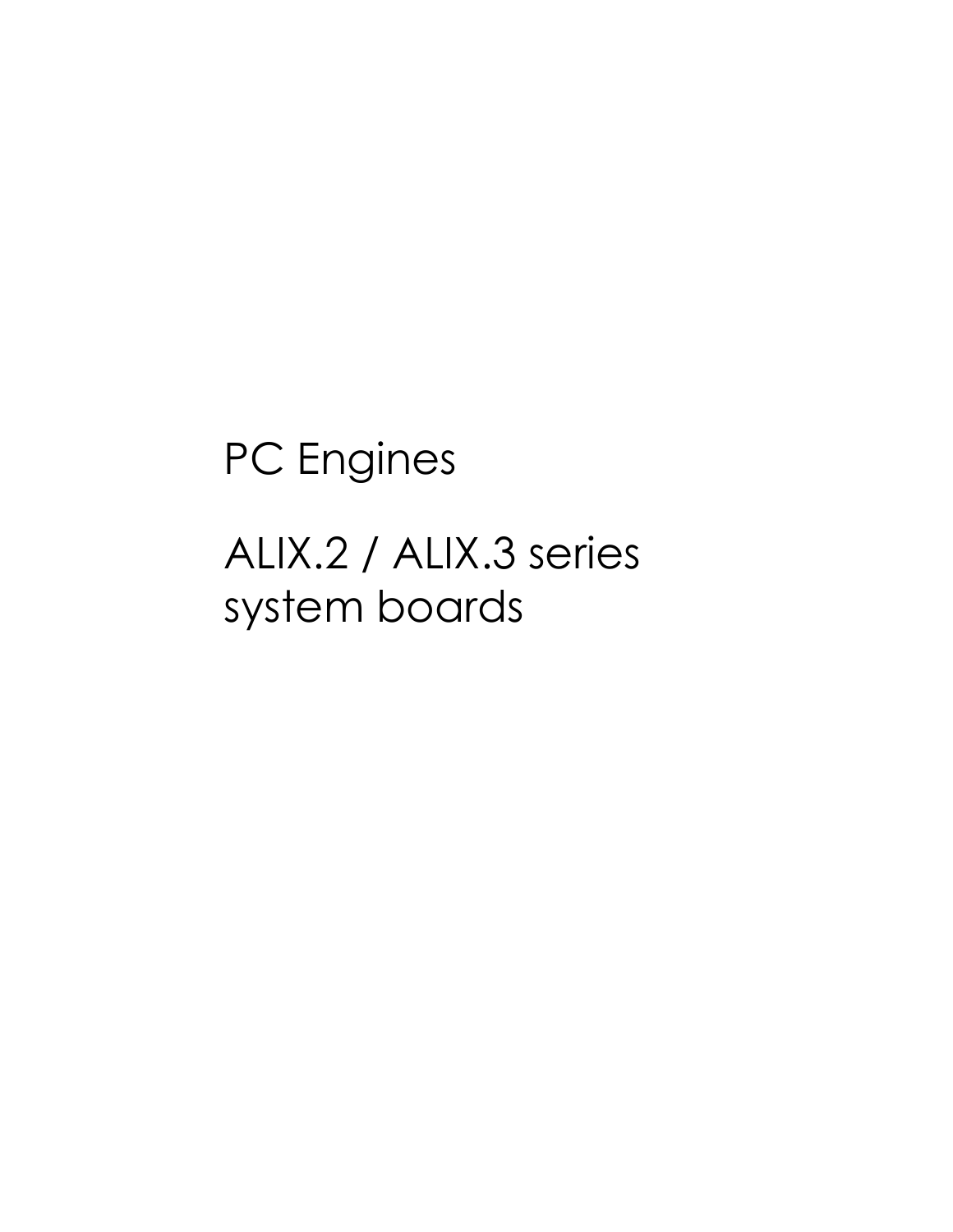2007 PC Engines GmbH. All rights reserved.

PC Engines GmbH www.pcengines.ch

tinyBIOS and PC Engines are trademarks of PC Engines GmbH. All other marks and brands are property of their respective owners.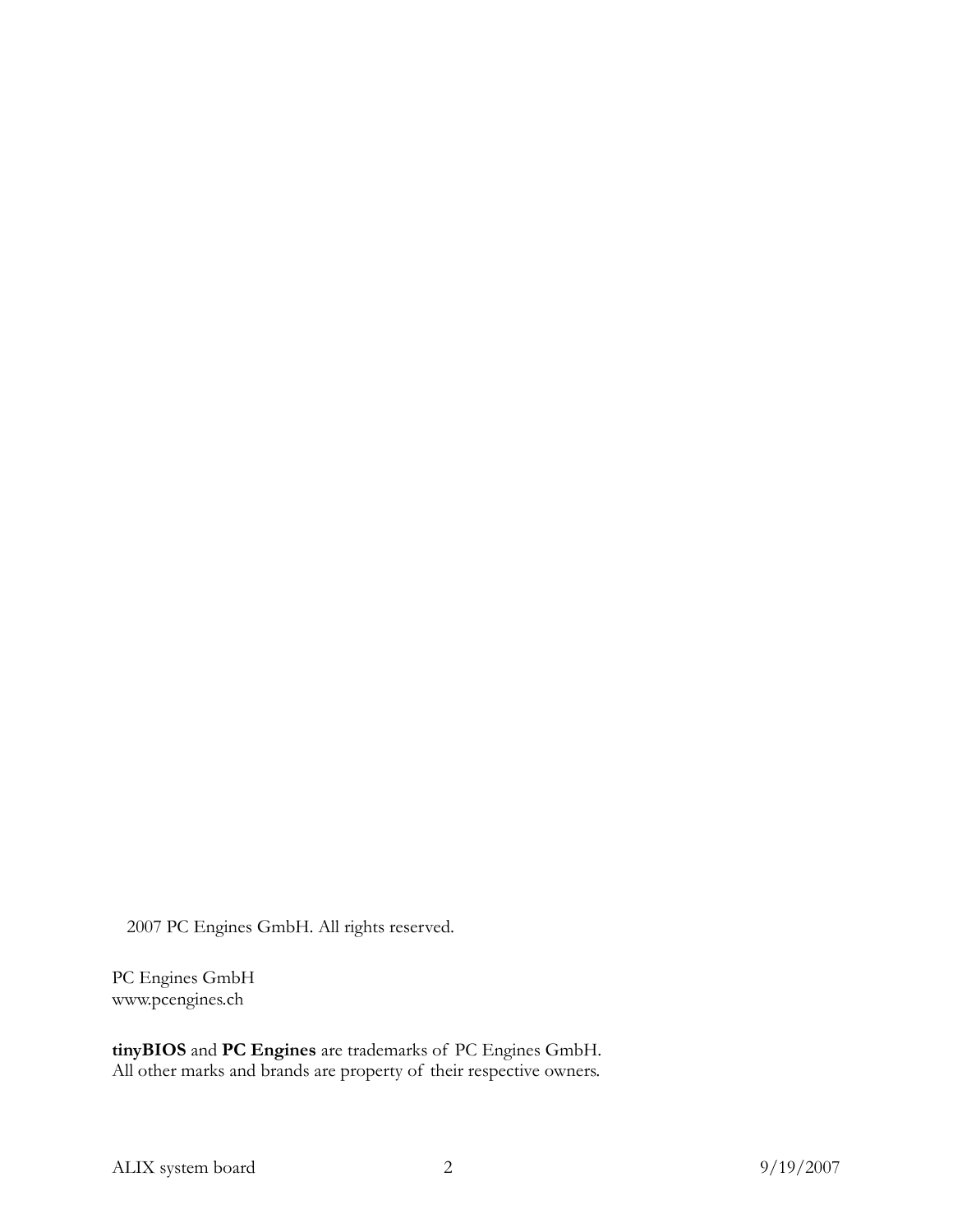# Table of contents

| Federal Communications Commission Statement | $\overline{4}$ |
|---------------------------------------------|----------------|
| CE Declaration of Conformity                | $\overline{4}$ |
| Compliance information                      | 5              |
| Recycling / disposal                        | 5              |
| Introduction / features                     | 6              |
| OEM options                                 | 6              |
| ALIX.2 series                               | 7              |
| ALIX.3 series                               | 8              |
| Getting started                             | 9              |
| Setup options                               | 9              |
| Operating system compatibility              | 10             |
| FreeBSD                                     | 10             |
| FreeDOS, MS-DOS 5.0                         | 10             |
| Linux                                       | 10             |
| <b>NetBSD</b>                               | 10             |
| OpenBSD                                     | 10             |
| ALIX block diagram                          | 11             |
| ALIX connector pinouts                      | 12             |
| Status LEDs                                 | 17             |
| Mode switch                                 | 17             |
| <b>BIOS POST</b> codes                      | 18             |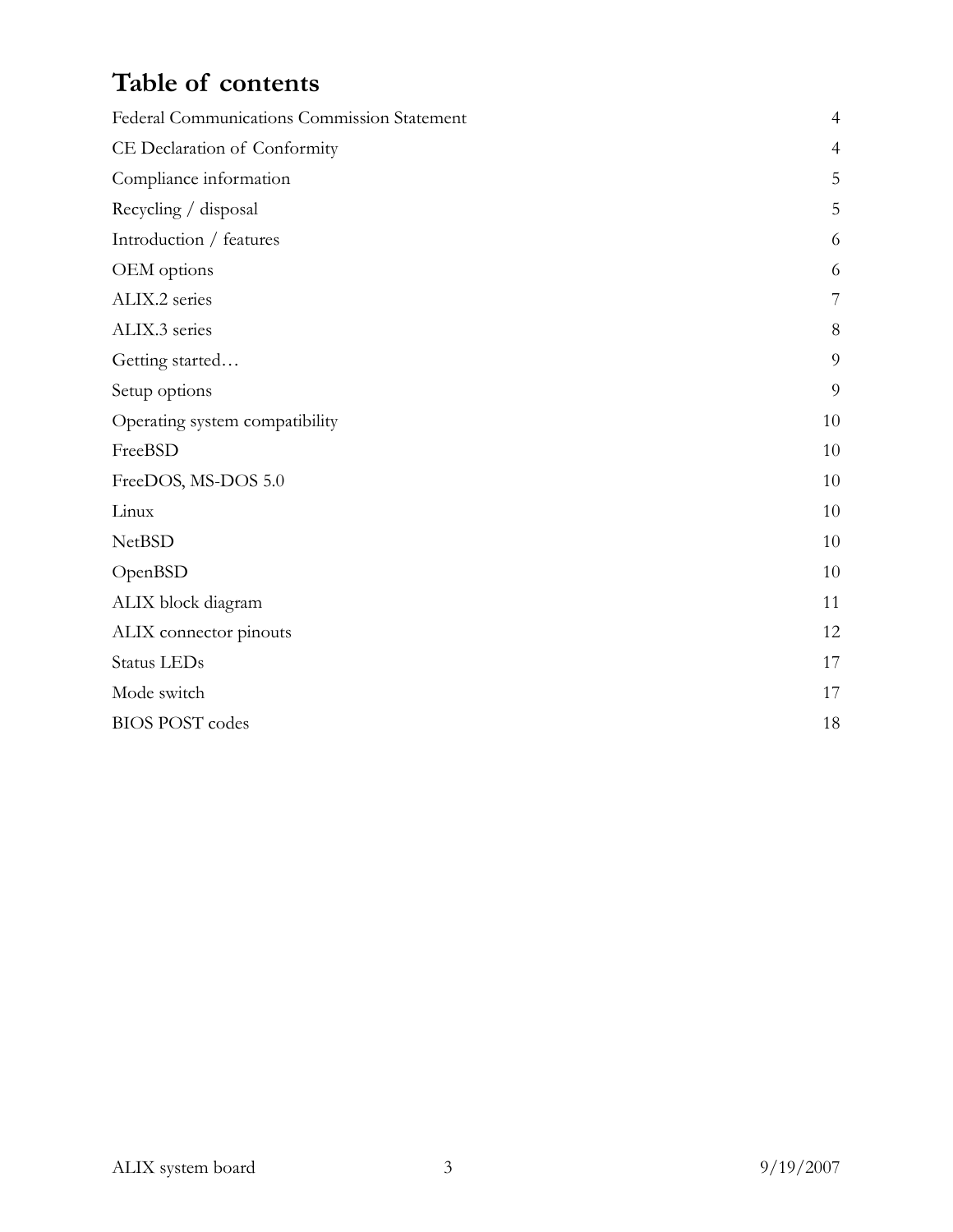### Federal Communications Commission Statement

This device complies with Part 15 of the FCC Rules. Operation is subject to the following two conditions: (1) this device may not cause harmful interference, and (2) this device must accept any interference received, including interference that may cause undesired operation.

This equipment has been tested and found to comply with the limits for a Class B digital device, pursuant to Part 15 of the FCC Rules. These limits are designed to provide reasonable protection against harmful interference in a residential installation. This equipment generates, uses and can radiate radio energy. If this equipment is not installed and used in accordance with the manufacturer's instructions, it may cause harmful interference to radio communications. However, there is no guarantee that interference will not occur in a particular installation. If this equipment does cause harmful interference to radio or television reception, which can be determined by turning the equipment off and on, the user is encouraged to correct the interference by one or more of the following measures:

- Reorient or relocate the receiving antenna.
- Increase the separation between the equipment and receiver.
- Connect the equipment to an outlet on a circuit different from that to which the receiver is connected.
- Consult the dealer or an experienced radio/TV technician for help.

This board is designed for installation in a shielded enclosure (metal or plastic with conductive coating). Shielded cables are required on LAN and serial ports to assure compliance with FCC regulations.

A copy of the test report will be provided on request.

### CE Declaration of Conformity

We, PC Engines GmbH, declare that ALIX.2 and ALIX.3 series boards, when installed in PC Engines metal enclosures. (case1c1 / case1c2 / box2c), are in conformance with:

- EN 61000-6-3 (2005) (emissions, residential and industrial)
- EN 61000-6-2 (ESD, susceptibility, residential and industrial)

The unit under test is in conformity with the standards mentioned above. A copy of the test report will be provided on request.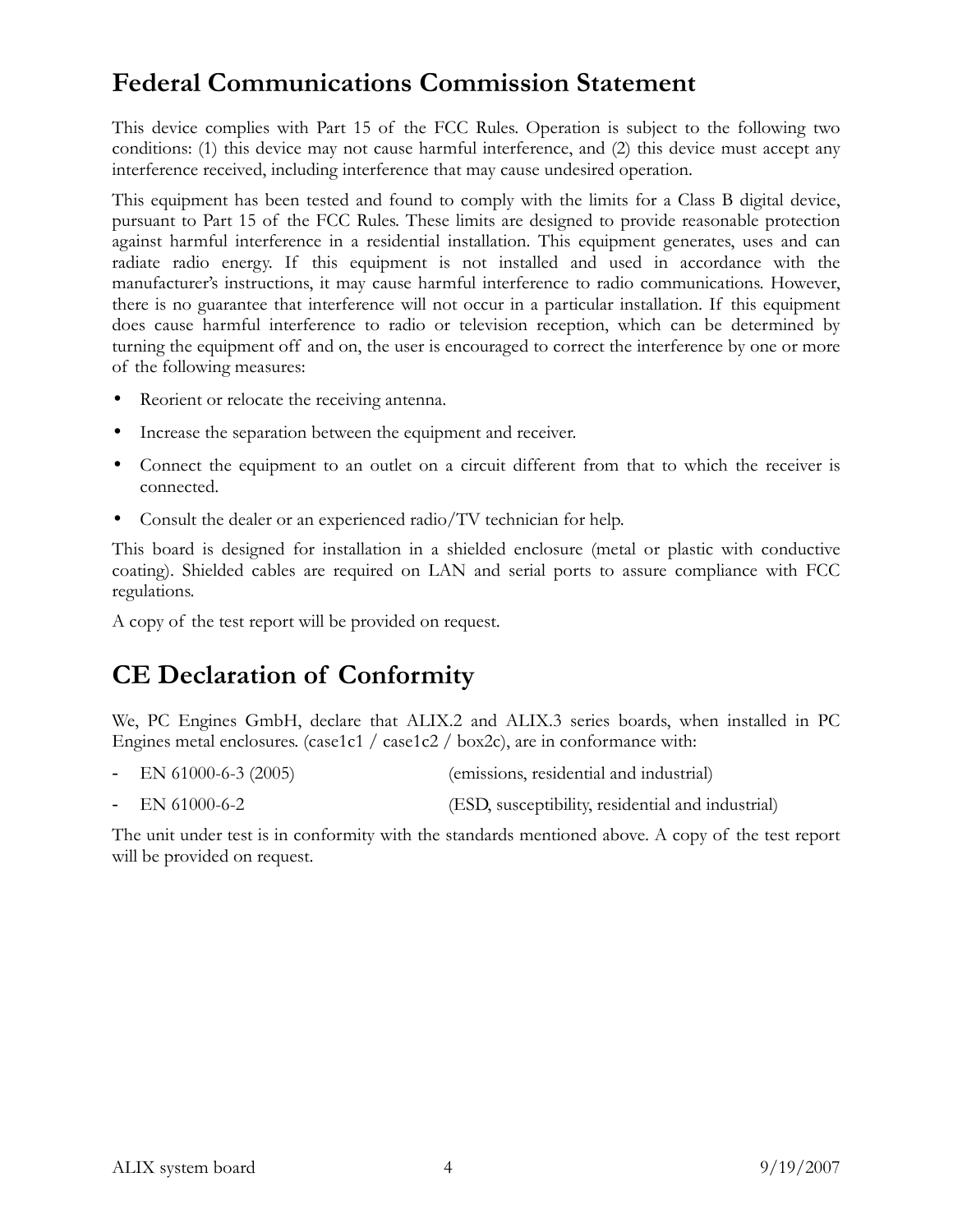# Compliance information

For FCC, ALIX has been tested as a CPU board, installed in an enclosure, with the top cover removed. No further testing should be required if the board is used with other FCC tested modular components. Please see http://www.fcc.gov/oet/ for more details. The responsible party for FCC is the importer.

Testing for CE mark must be done at the level of the complete product, possibly including the wireless cards. Please contact PC Engines for assistance and documentation.

For satisfactory resistance to electrostatic discharge events (ESD), the ALIX board should be grounded (e.g. through the mounting holes, or the serial port connector). The USB port on ALIX.2B / ALIX.3B boards is sensitive to ESD events, spurious overcurrent events may be detected in this version.

# Recycling / disposal



Do not discard electronic products in household trash!

All waste electronics equipment should be recycled according to local regulations.

#### Information for the recycler:

Cut off Lithium battery, if present, for separate recycling.

PC Engines enclosures are made of aluminium.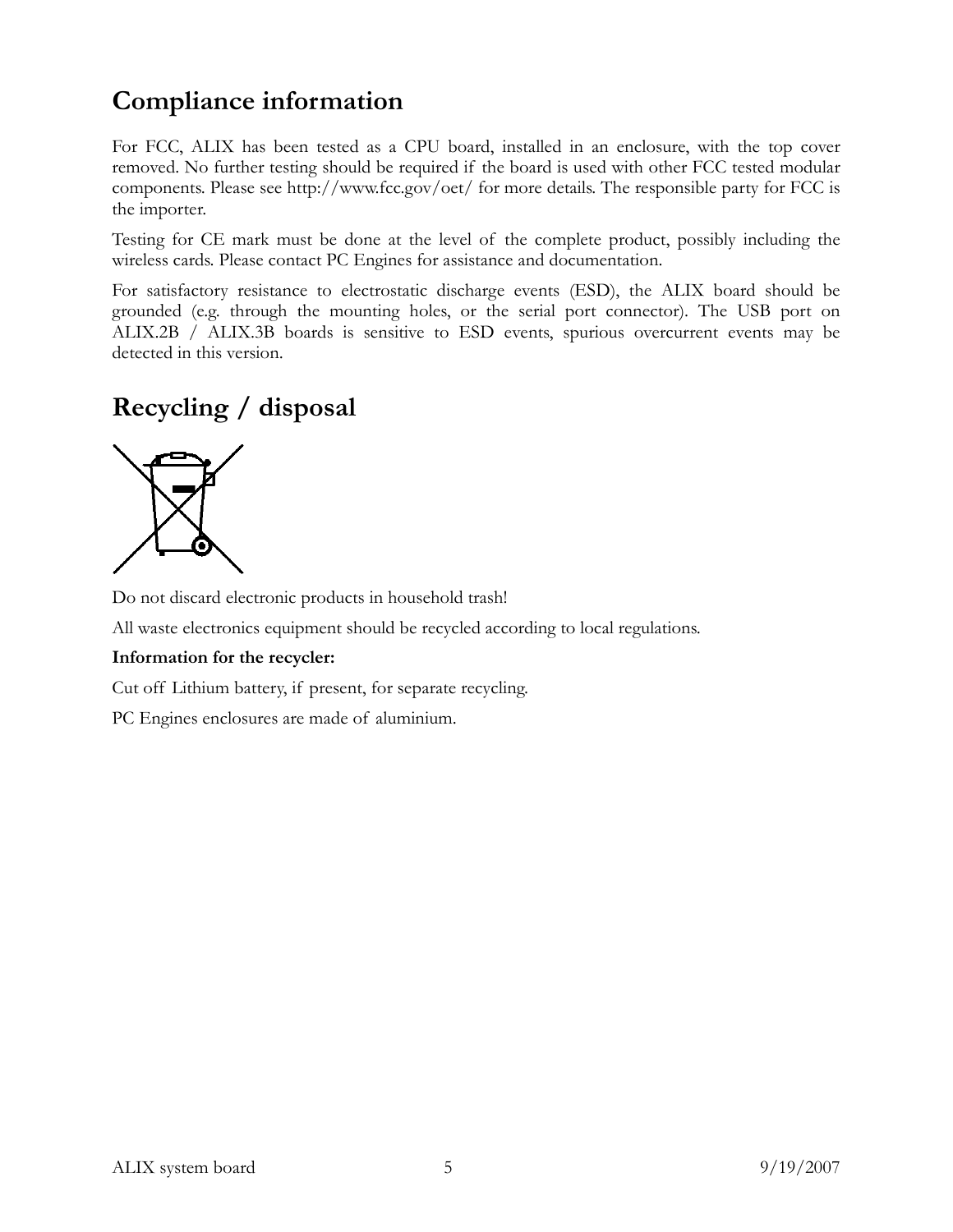# Introduction / features

ALIX.2 and ALIX.3 are small form factor system boards optimized for wireless routing and network security applications.

- AMD Geode LX CPU, 433 Mhz (LX700) or 500 MHz (LX800) 5x86 CPU,
- 256 KB cache (64K data + 64K instruction + 128K L2)
- 1 to 3 Ethernet channels (Via VT6105M, 10 / 100 Mbit/s)
- 1 or 2 miniPCI sockets for 802.11 wireless cards and other expansion
- 128 or 256 MB DDR SDRAM, 64 bit wide for high memory bandwidth
- 512 KB flash for PC Engines tinyBIOS
- CompactFlash + optional 44 pin IDE header for user's operating system and application
- 7 to 18V (absolute maximum) DC supply through DC jack or passive power over Ethernet
- 1 serial port (DB9 male)
- 2 USB 2.0 ports (optional)
- Header for LPC bus (use for flash recovery or I/O expansion)

### OEM options

The following options can be configured for larger orders:

- DRAM size (128 MB, 256 MB)
- CPU speed  $(LX700 / LX800 / LX900)$
- Delete I/O not required by customer
- CMOS level serial port (RXD / TXD only)
- Optional header for I2C bus
- Optional buzzer for "beeps"
- Optional RTC battery
- ALIX.3: optional AC97 audio codec (headphone + mic)
- ALIX.3: optional VGA video
- ALIX3: optional pushbutton switch
- PC Engines tinyBIOS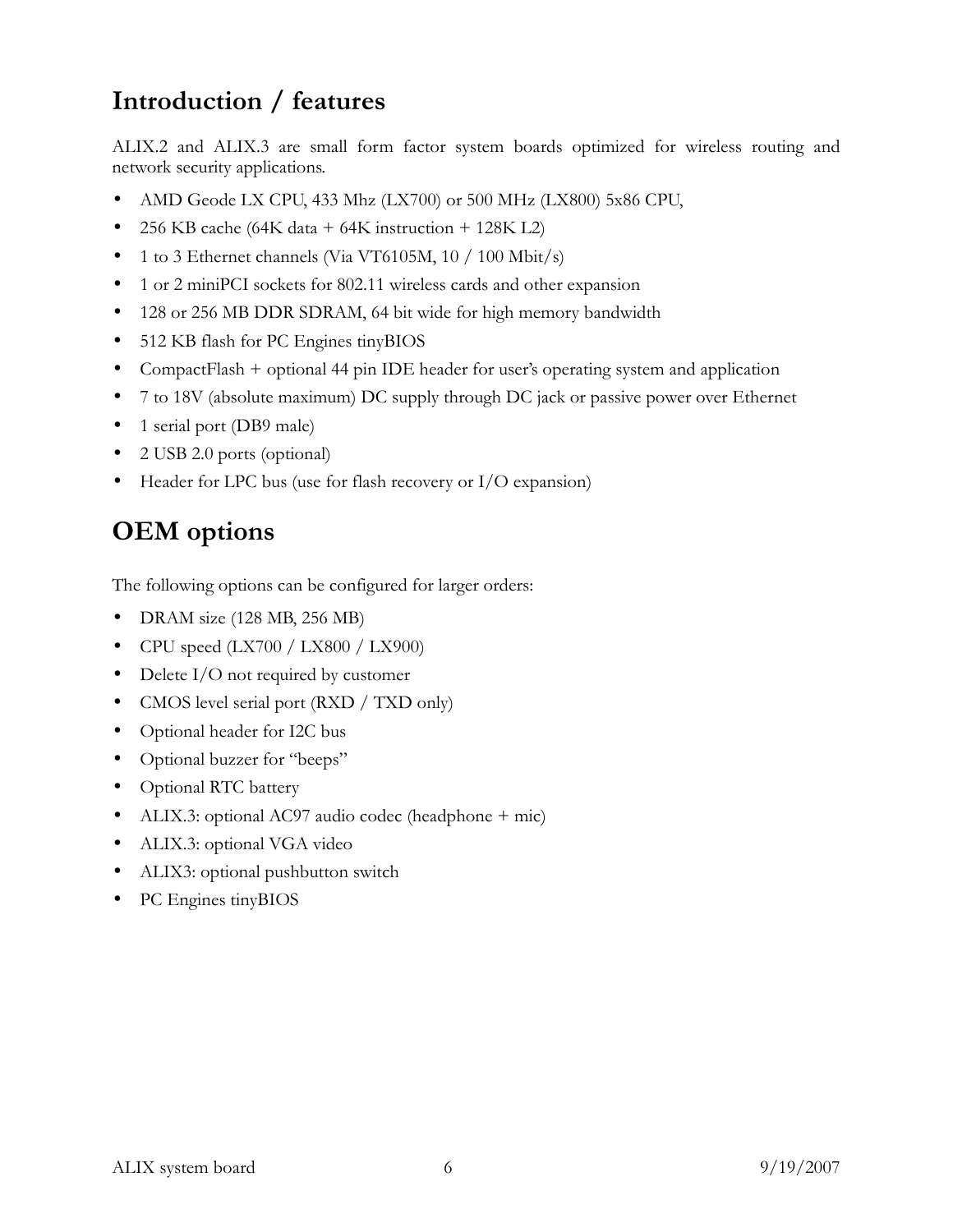### ALIX.2 series

Configuration 2 LAN / 2 miniPCI, or 3 LAN / 1 miniPCI

Power supply 7 to 20V DC, about 3 to 4W at Linux idle, peak about 6W without miniPCI cards and USB devices. Suggest a 18V  $/$  15W supply. Center pin = positive, sleeve = ground, 2.1 mm diameter.

Temperature range  $0$  to 50 $\degree$ C.

Dimensions 6 x 6" (152.4 x 152.4 mm)

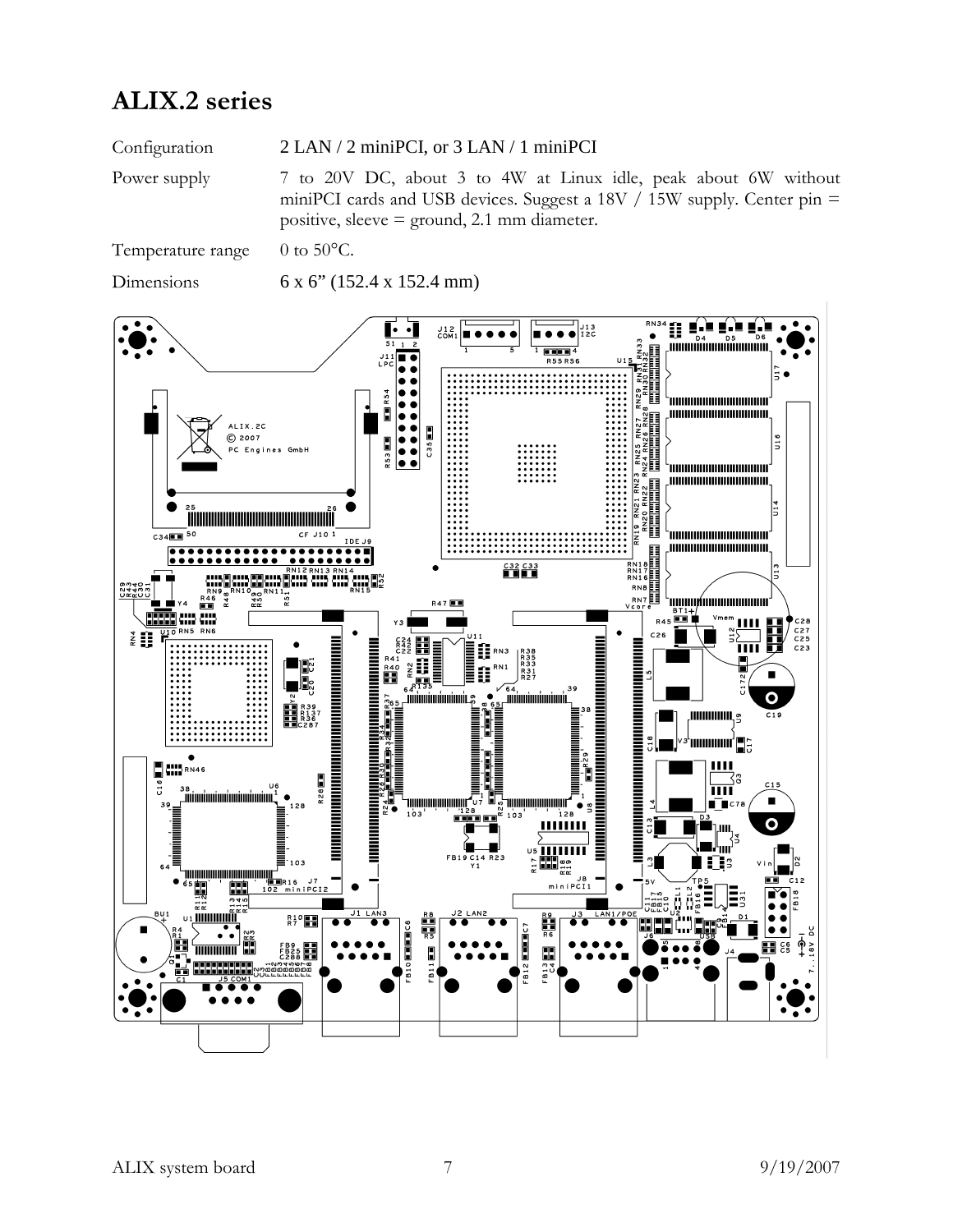# ALIX.3 series

| Configuration     | $1$ LAN $/$ 2 miniPCI                                                                                                                                                                             |
|-------------------|---------------------------------------------------------------------------------------------------------------------------------------------------------------------------------------------------|
| Power supply      | 7 to 20V DC, about 2.5 to 3.5W at Linux idle, peak about 5W without<br>miniPCI cards and USB devices. Suggest a 18V $/$ 15W supply. Center pin =<br>positive, sleeve $=$ ground, 2.1 mm diameter. |
| Temperature range | 0 to $50^{\circ}$ C.                                                                                                                                                                              |

Dimensions 100 x 160 mm

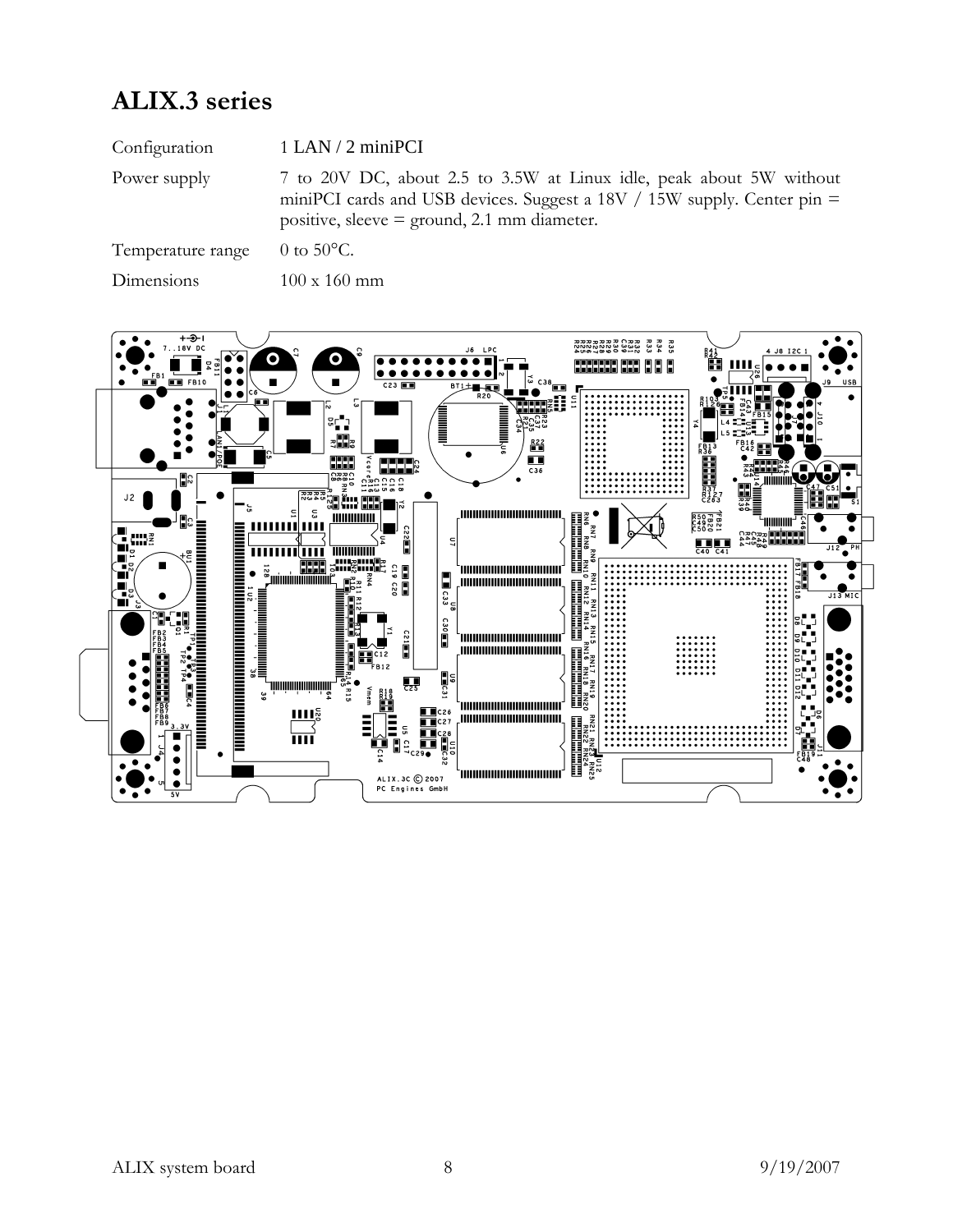# Getting started…

- Install a bootable CF card. Hot swap of CF cards is not supported!
- Connect serial port to a PC through null modem cable (RXD / TXD crossed over). Set terminal emulator to  $38400 8N1$ , flow control = none or xon-xoff.
- Connect Ethernet as needed.
- Connect a 18V DC power supply to the DC jack. Power supply should be able to supply at least 12W for some margin. To avoid arcing, please plug in the DC jack first, then plug the adapter into mains.

The board should now power on. All three LEDs will light during BIOS POST, then the system will try to boot, and turn off two of the LEDs.

You should see tinyBIOS startup messages, memory size, CF disk geometry on the serial console.

### Setup options

To enter setup, type S during the memory test. You should see something like the following:

< Not yet functional in the BIOS >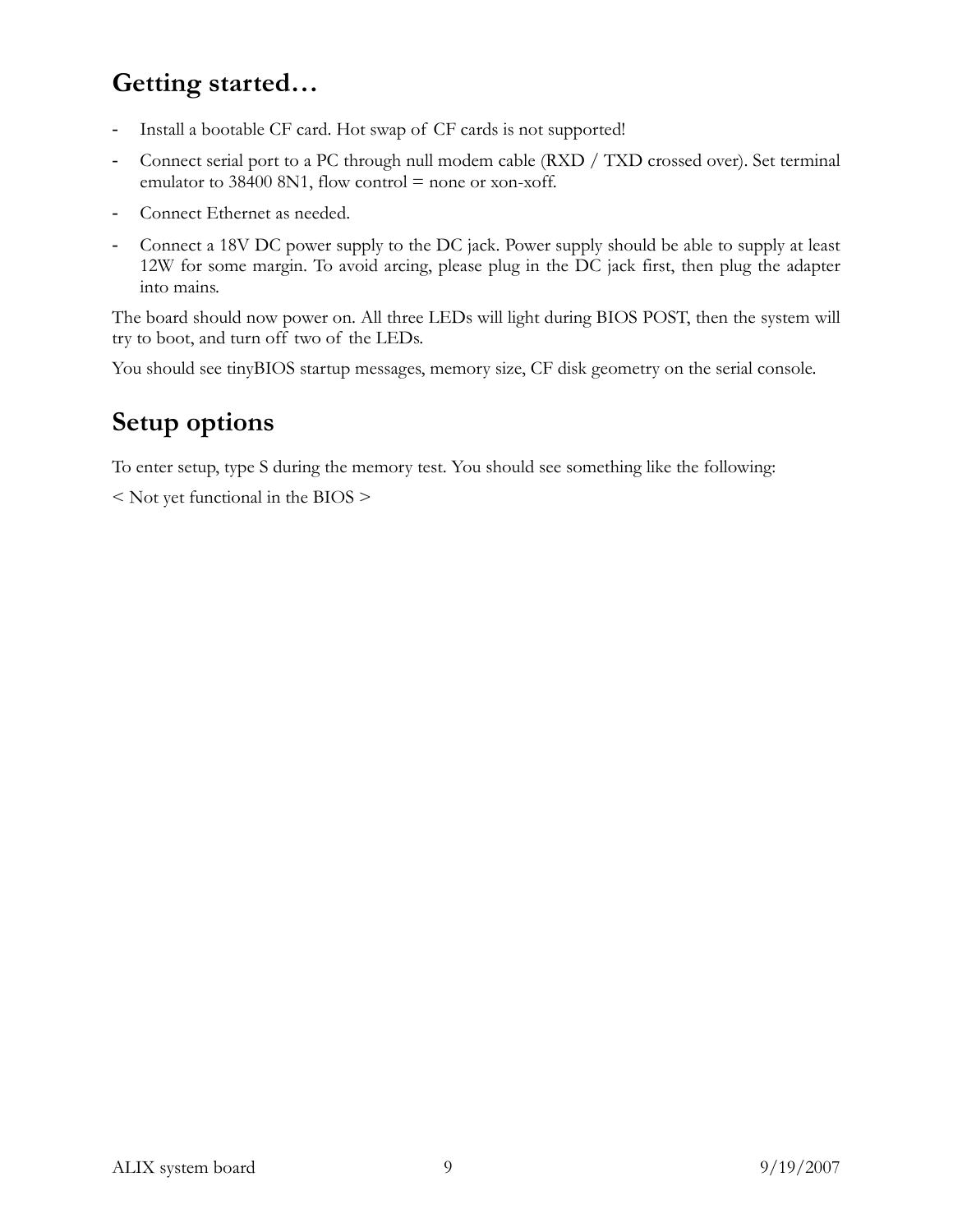# Operating system compatibility

Please keep in mind that ALIX.2 and ALIX.3 boards do not include a keyboard controller. Some boot loaders may hang and need to be modified.

For best performance, include support for AMD Geode LX / CS5536, and use a current driver for the Via VT6105M LAN controller (supports TCP/IP checksumming, byte aligned transmit buffers).

# FreeBSD

Current versions of FreeBSD may panic due to issues in the EHCI configuration. Disable EHCI driver if problems appear.

# FreeDOS, MS-DOS 5.0

Tested ok, booting from CF card.

### Linux

Try www.imedialinux.com for a kernel preconfigured with Geode LX drivers.

# NetBSD

Not yet tested.

# OpenBSD

OpenBSD 4.0-stable and later versions should support AMD Geode LX.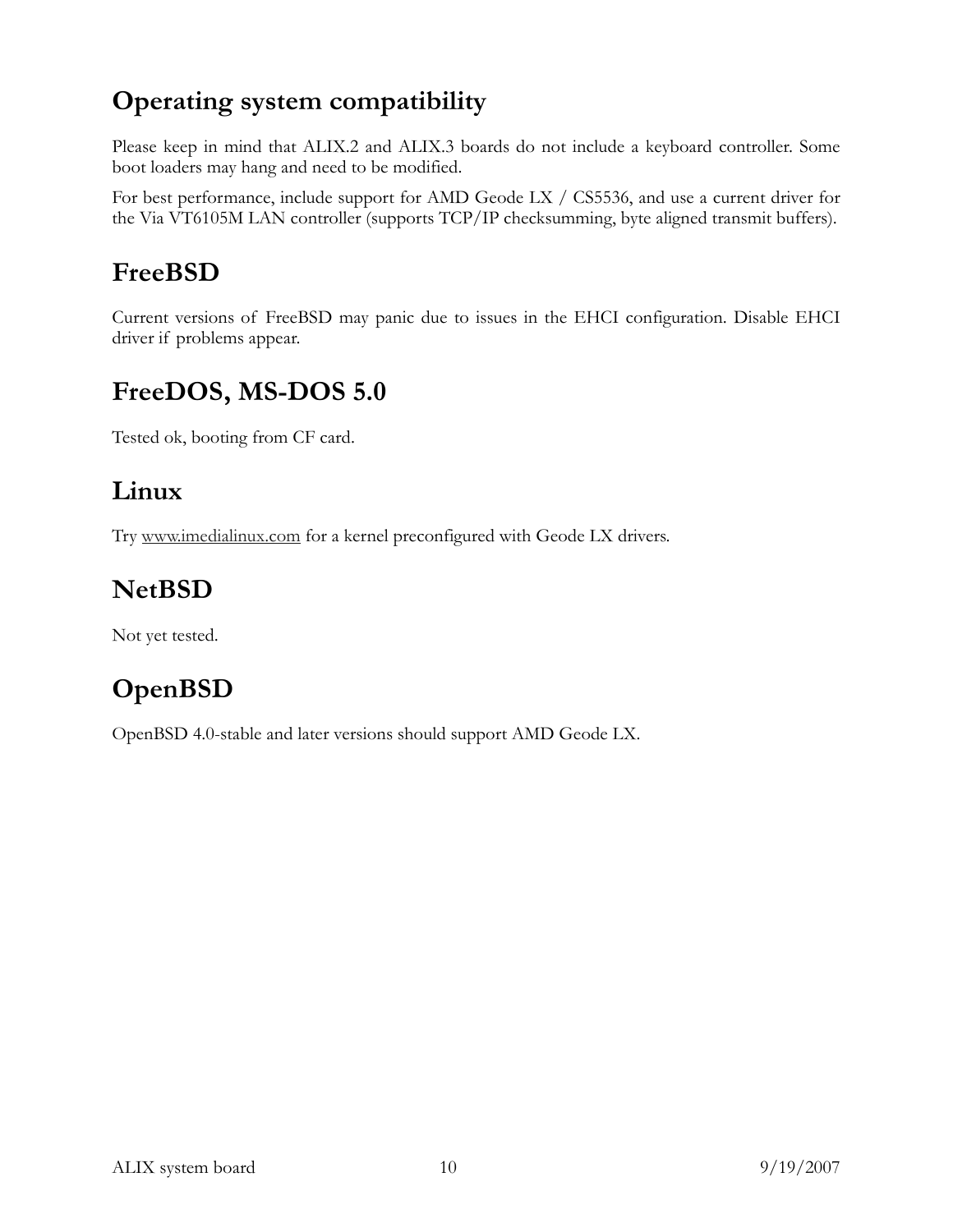# ALIX block diagram

Schematics will be made available to qualified customers.

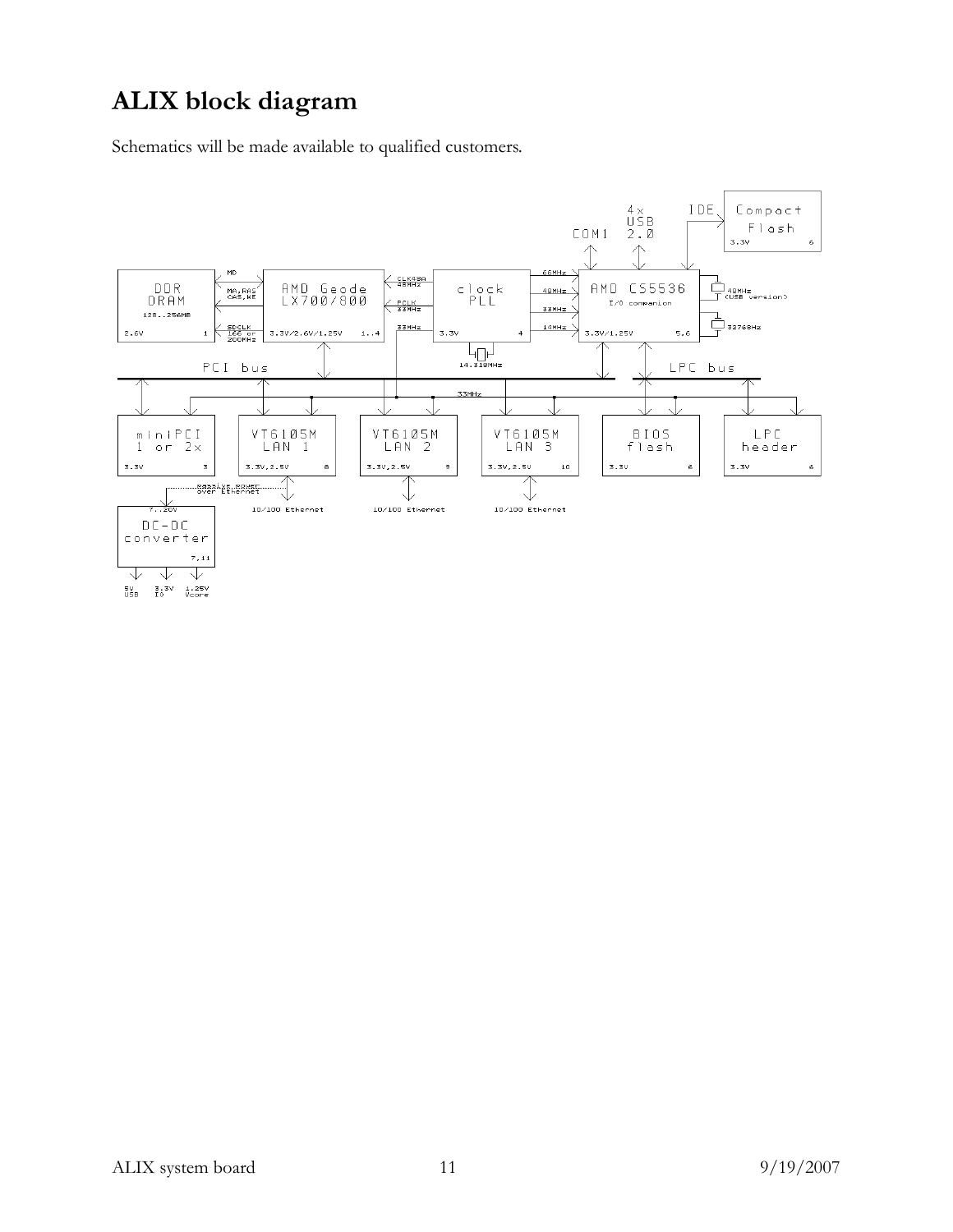# ALIX connector pinouts

References refer to ALIX.2 / ALIX.3.

#### J5/J3 COM1 serial port

The standard PC pinout is used. To connect to a PC, use a null modem or "Laplink" cable. Due to limitations of the AMD CS5536 companion chip, handshake signals are not available.

|                | DCD        | data carrier detect (input)  | - not available on CS5536 |
|----------------|------------|------------------------------|---------------------------|
| $\mathcal{L}$  | RXD#       | receive data (input)         |                           |
| 3              | TXD#       | transmit data (output)       |                           |
| $\overline{4}$ | <b>DTR</b> | data terminal ready (output) | - driven active           |
| 5              | GND        | ground                       |                           |
| -6             | <b>DSR</b> | data set ready (input)       | - not available on CS5536 |
|                | <b>RTS</b> | ready to send (output)       | - driven active           |
| 8              | CTS        | clear to send (input)        | - not available on CS5536 |
|                | RТ         | ring indicator (input)       | - not available on CS5536 |

### J12 / J4 COM1 serial port (build option)

As an option, the board can be configured with a 4 or 5 pin header with 3.3V CMOS signal levels instead of the normal RS-232 serial port.

|               | V3         | $3.3V$ supply          |
|---------------|------------|------------------------|
| $\mathcal{P}$ | TXD        | transmit data (output) |
| $\mathcal{E}$ | <b>RXD</b> | receive data (input)   |
|               | <b>GND</b> | ground                 |
| -5            | VCC.       | 5V supply              |
|               |            |                        |

### J3/J1 Ethernet port 1

RJ45 connectors with integrated magnetics are used. This port implements a passive power over Ethernet scheme over the two unused pairs. Do not exceed 20V as the TVS protection diode may start clamping above this voltage.

| $TX+$<br>TX-<br>$\mathcal{D}_{\mathcal{L}}$<br>3<br>$RX+$<br>$\overline{4}$<br>VIN<br>5<br>VIN<br>$RX-$<br>6<br><b>GND</b><br>8<br>GND | transmit positive<br>transmit negative<br>receive positive<br>power supply (nominal 7 to 20V)<br>$\epsilon$<br>receive negative<br>power return<br>$\epsilon$ |
|----------------------------------------------------------------------------------------------------------------------------------------|---------------------------------------------------------------------------------------------------------------------------------------------------------------|
|----------------------------------------------------------------------------------------------------------------------------------------|---------------------------------------------------------------------------------------------------------------------------------------------------------------|

### $J1, J2$  / - Ethernet ports 2, 3

RJ45 connectors with integrated magnetics are used. These ports do NOT support power over Ethernet. Same pinout as above, but pins 4,5 and 7,8 are not connected.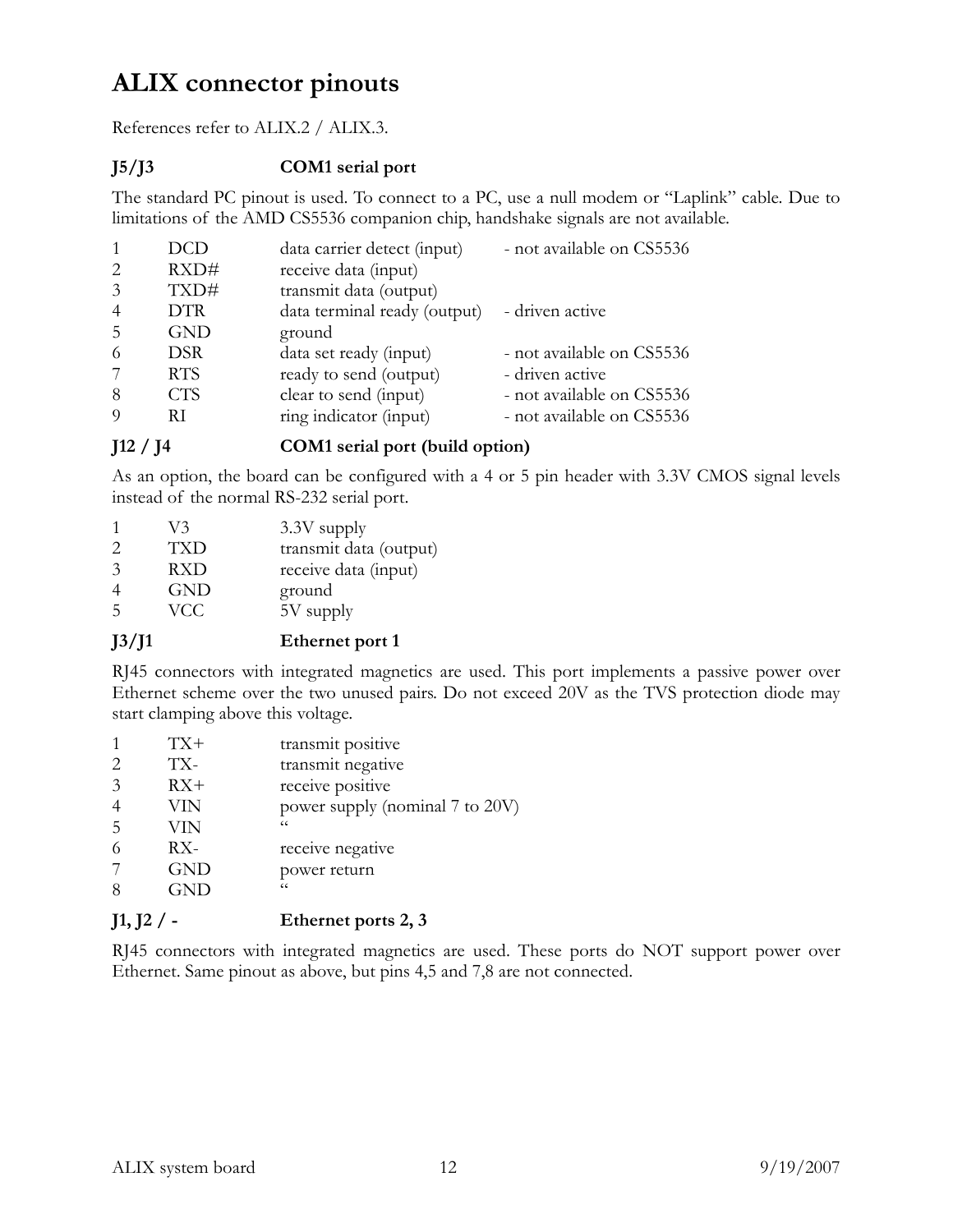### J6/J9 USB jack (build option)

Dual USB 2.0 connections:

| I4/I2          |            | DC power jack         |
|----------------|------------|-----------------------|
| 8              | <b>GND</b> | ground                |
|                | DATA3+     | positive data         |
|                | DATA3-     | negative data         |
| 5              | <b>VCC</b> | switched +5V supply   |
|                | <b>GND</b> | ground                |
| 3              | DATA4+     | positive data         |
| $\overline{2}$ | DATA4-     | negative data         |
|                | <b>VCC</b> | switched $+5V$ supply |

This is a generic DC jack connector with a 2.1mm center pin. Recommended input voltage is +18V.

| center VIN | Positive input voltage |
|------------|------------------------|
| sleeve GND | Ground                 |

#### J7, J8 / J5, J14 miniPCI socket

These sockets implement the miniPCI interface. Please see schematic for pinout.

| $J9/$ - | <b>IDE</b> header (build option) |  |
|---------|----------------------------------|--|
|         |                                  |  |

| $\mathbf{1}$   | HDRST#           | <b>IDE</b> reset         |
|----------------|------------------|--------------------------|
| $\overline{c}$ | <b>GND</b>       | ground                   |
| $\mathfrak{Z}$ | HDD7             | IDE data 7               |
| $\overline{4}$ | HDD <sub>8</sub> | IDE data 8               |
| 5              | HDD <sub>6</sub> | IDE data 6               |
| 6              | HDD9             | IDE data 9               |
| 7              | HDD5             | IDE data 5               |
| 8              | HDD10            | IDE data 10              |
| 9              | HDD4             | IDE data 4               |
| 10             | HDD11            | IDE data 11              |
| 11             | HDD3             | IDE data 3               |
| 12             | HDD12            | IDE data 12              |
| 13             | HDD2             | IDE data 2               |
| 14             | HDD13            | IDE data 13              |
| 15             | HDD1             | IDE data 1               |
| 16             | HDD14            | IDE data 14              |
| 17             | HDD0             | IDE data 0               |
| 18             | HDD15            | IDE data 15              |
| 19             | <b>GND</b>       | ground                   |
| 20             | key              | key pin (missing)        |
| 21             | <b>HDRQ</b>      | <b>IDE DMA</b> request   |
| 22             | <b>GND</b>       | ground                   |
| 23             | HDIOW#           | IDE $I/O$ write          |
| 24             | GND              | ground                   |
| 25             | HDIOR#           | IDE I/O read             |
| 26             | <b>GND</b>       | ground                   |
| 27             | HDIORDY          | IDE I/O ready            |
| 28             | CSEL             | cable select (pull down) |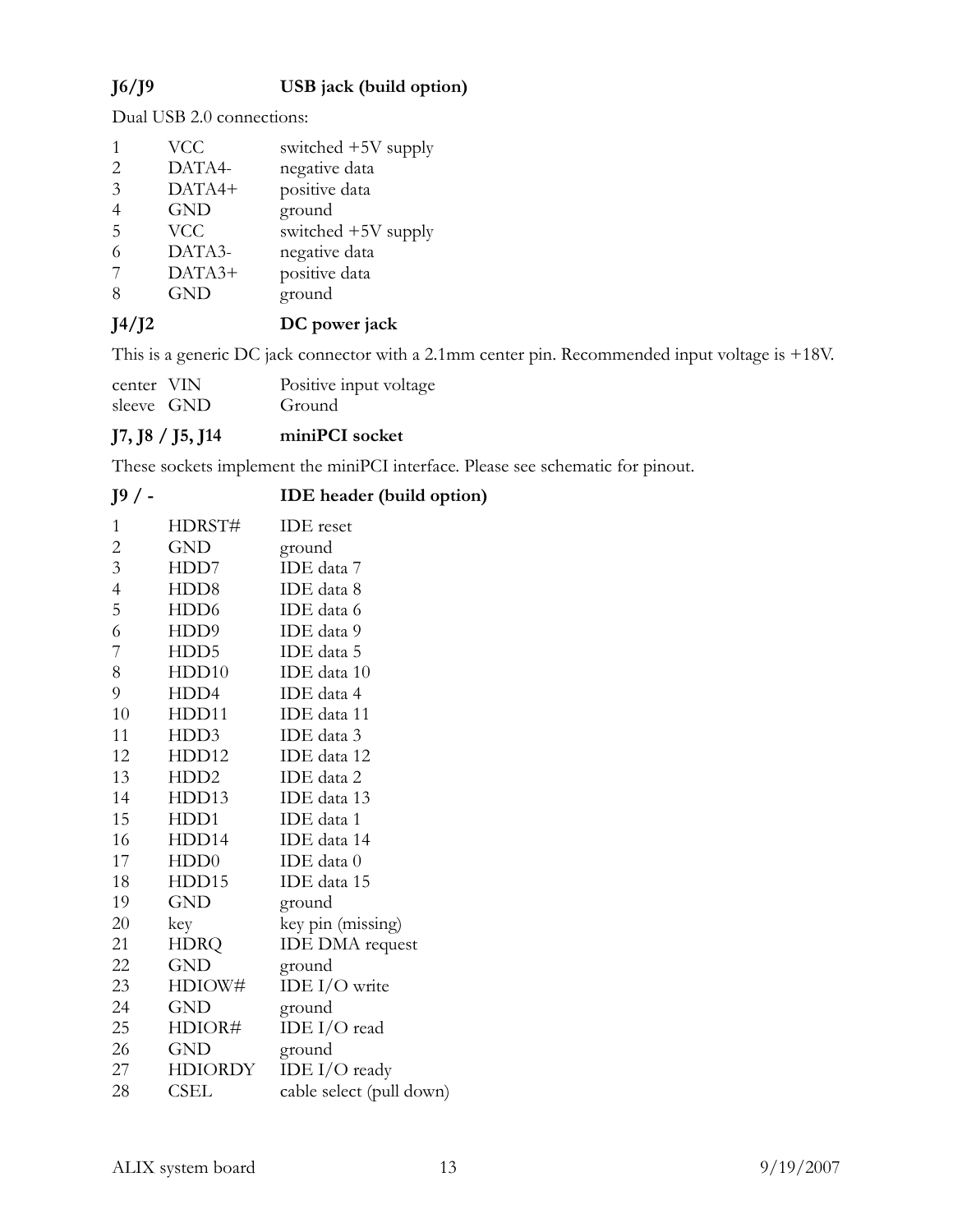| 29 | HDACK#           | <b>IDE DMA</b> acknowledge      |
|----|------------------|---------------------------------|
| 30 | <b>GND</b>       | ground                          |
| 31 | <b>HDIRQ</b>     | IDE interrupt                   |
| 32 | nc               | no connect                      |
| 33 | HDA1             | IDE address 1                   |
| 34 | HDPDIA#          | IDE diagnostic, 80 pin cable ID |
| 35 | HDA0             | IDE address 0                   |
| 36 | HDA <sub>2</sub> | IDE address 2                   |
| 37 | HDCS0#           | IDE chip select $0$             |
| 38 | HDCS1#           | IDE chip select 1               |
| 39 | HDLED#           | IDE led output                  |
| 40 | <b>GND</b>       | ground                          |
| 41 | <b>VCC</b>       | 5V power                        |
| 42 | <b>VCC</b>       | 5V power                        |
| 43 | GND              | ground                          |
| 44 | GND              | ground                          |
|    |                  |                                 |

### J10 / J15 CompactFlash

The CompactFlash card is used in True IDE mode. Hot insertion is not supported – please power off the unit before inserting a CF card.

| 1                       | GND            | ground                         |
|-------------------------|----------------|--------------------------------|
| $\overline{\mathbf{c}}$ | D <sub>3</sub> | IDE data                       |
| $\overline{3}$          | D4             | <b>IDE</b> data                |
| $\overline{4}$          | D <sub>5</sub> | <b>IDE</b> data                |
| 5                       | D <sub>6</sub> | IDE data                       |
| 6                       | D7             | <b>IDE</b> data                |
| 7                       | CS0#           | IDE decode (1F01F7)            |
| 8                       | A10            | ground                         |
| 9                       | ATASEL#        | ground to select true IDE mode |
| 10                      | A9             | ground                         |
| 11                      | A8             | ground                         |
| 12                      | A7             | ground                         |
| 13                      | <b>VCC</b>     | +3.3V power supply             |
| 14                      | A6             | ground                         |
| 15                      | A <sub>5</sub> | ground                         |
| 16                      | A4             | ground                         |
| 17                      | A3             | ground                         |
| 18                      | A2             | <b>IDE</b> address             |
| 19                      | A <sub>1</sub> | <b>IDE</b> address             |
| 20                      | A <sub>0</sub> | <b>IDE</b> address             |
| 21                      | D <sub>0</sub> | IDE data                       |
| 22                      | D <sub>1</sub> | <b>IDE</b> data                |
| 23                      | D2             | <b>IDE</b> data                |
| 24                      | IO16#          | 16 bit decode, not connected   |
| 25                      | CD2#           | card detect, not connected     |
| 26                      | CD1#           | card detect. not connected     |
| 27                      | D11            | <b>IDE</b> data                |
| 28                      | D12            | IDE data                       |
| 29                      | D13            | IDE data                       |
| 30                      | D14            | IDE data                       |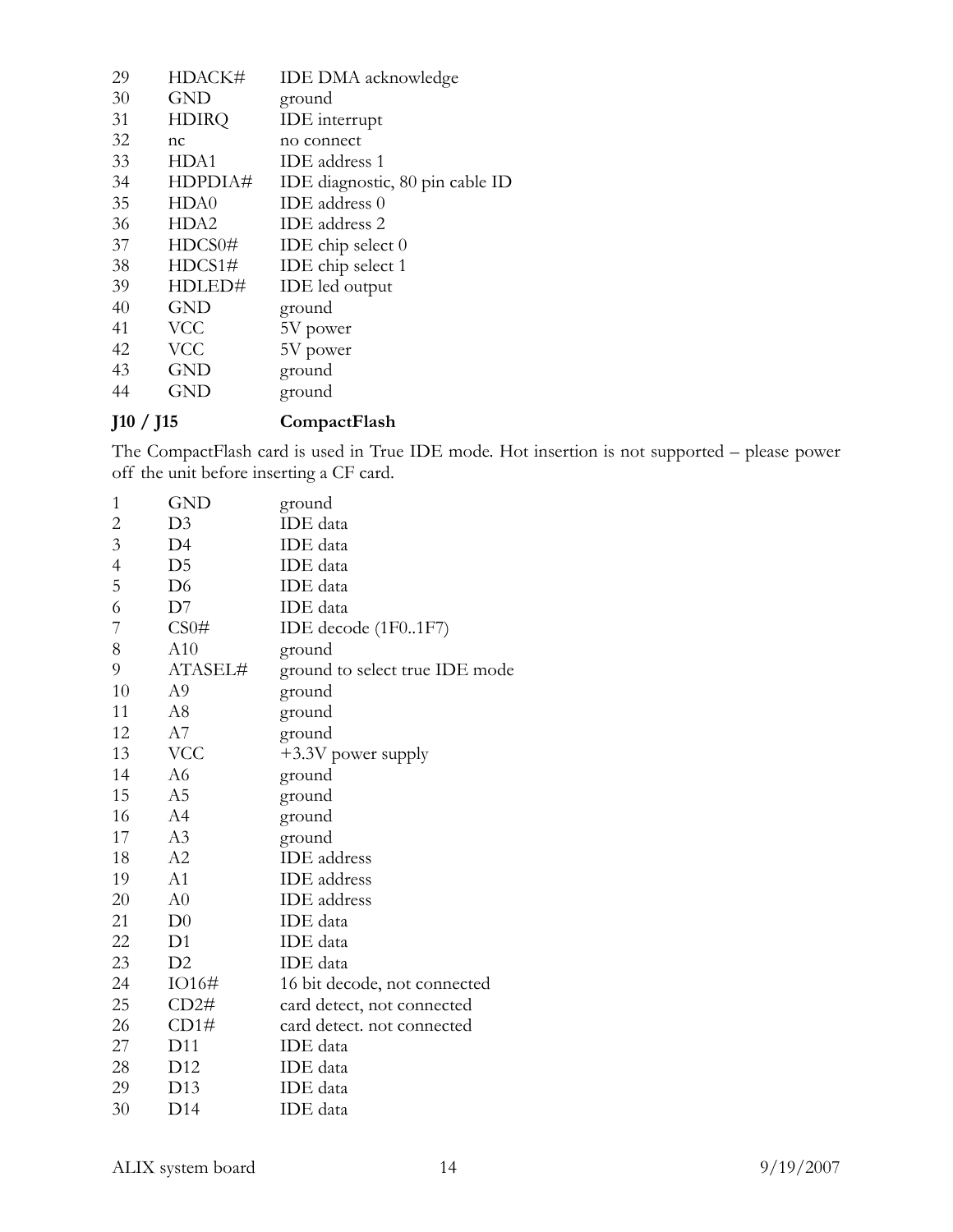| 31 | D15            | IDE data                        |
|----|----------------|---------------------------------|
| 32 | CS1#           | IDE decode (3F63F7)             |
| 33 | VS1#           | not connected                   |
| 34 | IOR#           | <b>IDE</b> read strobe          |
| 35 | IOW#           | <b>IDE</b> write strobe         |
| 36 | WE#            | connected to $+3.3V$            |
| 37 | <b>IRQ</b>     | <b>IDE</b> interrupt            |
| 38 | <b>VCC</b>     | $+3.3V$ power supply            |
| 39 | CSEL#          | cable select, ground $=$ master |
| 40 | VS2#           | not connected                   |
| 41 | RESET#         | IDE reset, active low           |
| 42 | <b>IORDY</b>   | <b>IDE</b> ready                |
| 43 | <b>INPACK#</b> | <b>IDE DMA</b> request          |
| 44 | REG#           | <b>IDE DMA</b> acknowledge      |
| 45 | DASP#          | pulled up                       |
| 46 | PDIAG#         | pulled up                       |
| 47 | D <sub>8</sub> | IDE data                        |
| 48 | D <sub>9</sub> | IDE data                        |
| 49 | D10            | IDE data                        |
| 50 | GND            | ground                          |

The CompactFlash specification can be found at www.compactflash.org.

#### J11 / J6 LPC expansion

The LPC port is used in the factory to connect an alternate flash BIOS to start the board when the on-board flash is corrupted or blank. Use PC Engines adapter LPC.1A for this purpose if needed.

The LCP port can also be used to connect a super I/O device. Unlike SC1100 based WRAP boards, this port cannot be reprogrammed as GPIO pins.

| 1              | LCLK0            | $LPC$ clock $(33 \text{ MHz})$                                           |
|----------------|------------------|--------------------------------------------------------------------------|
| $\overline{2}$ | <b>GND</b>       | ground                                                                   |
| 3              | LAD <sub>0</sub> | LPC data 0                                                               |
| $\overline{4}$ | <b>GND</b>       | ground                                                                   |
| 5              | LAD1             | LPC data 1                                                               |
| 6              | <b>GND</b>       | ground                                                                   |
| 7              | LAD <sub>2</sub> | LPC data 2                                                               |
| 8              | <b>GND</b>       | ground                                                                   |
| 9              | LAD3             | LPC data 3                                                               |
| 10             | <b>GND</b>       | ground                                                                   |
| 11             | LFRAME#          | LPC frame                                                                |
| 12             | GND              | ground                                                                   |
| 13             | PCIRST#          | reset (active low)                                                       |
| 14             | CLK48            | super $I/O$ clock (48 MHz)                                               |
| 15             | <b>ISP</b>       | high to use LPC flash, low to use on-board flash, pulled low by resistor |
| 16             | <b>VCC</b>       | $+5V$ supply                                                             |
| 17             | <b>GND</b>       | ground                                                                   |
| 18             | V <sub>3</sub>   | $+3.3V$ supply                                                           |
| 19             | <b>SERIRQ</b>    | serial interrupt                                                         |
| 20             | LDRQ#            | LPC DMA request                                                          |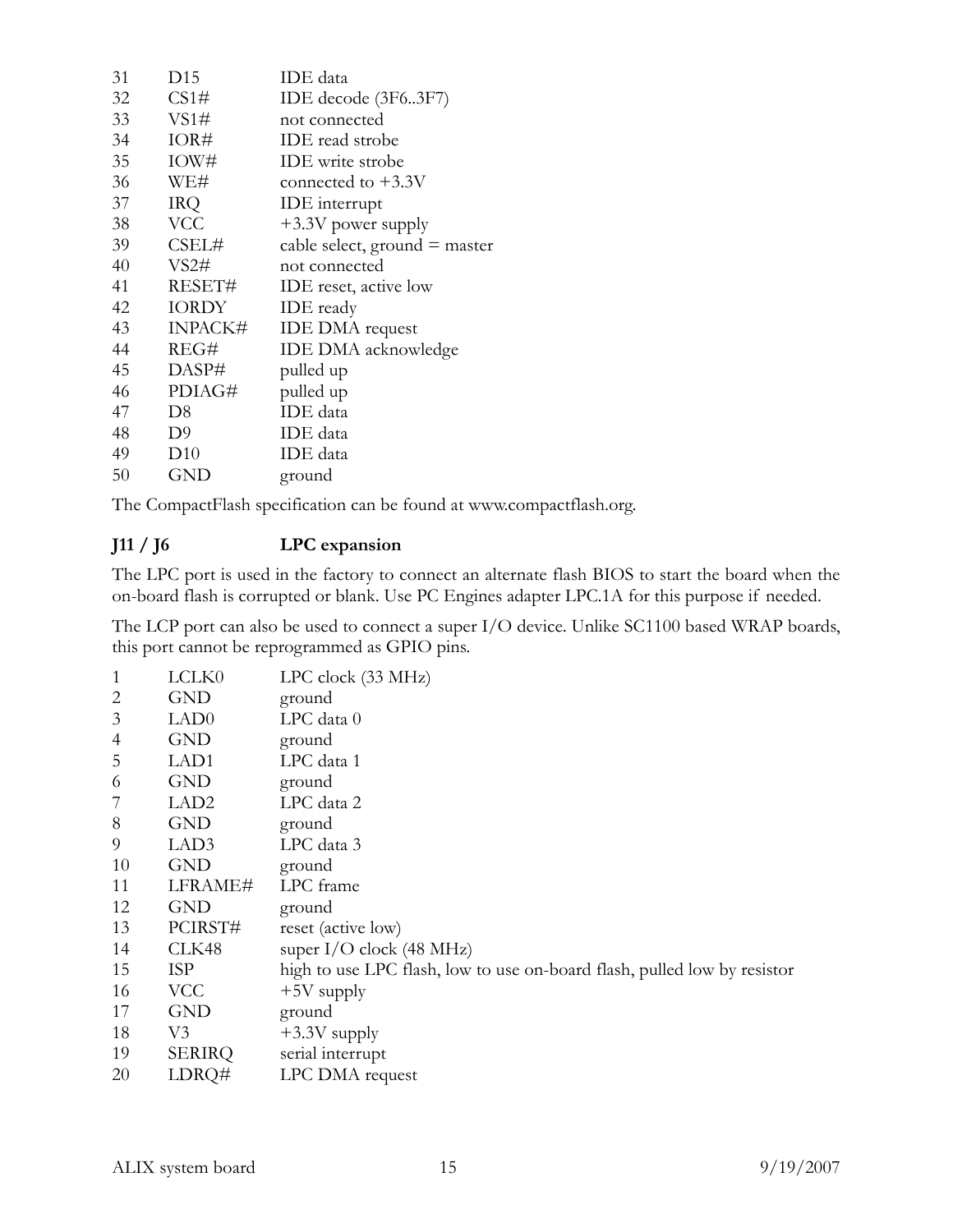### J13 / J8 I2C bus (build option)

This optional header can be used to connect user specific hardware, e.g. a front panel microcontroller, or for a licensing dongle.

| 1<br>$\overline{c}$<br>3<br>$\overline{4}$ | $+3.3V$<br>SMB_SCL I2C clock<br>SMB_SDA I2C data<br><b>GND</b> | power supply<br>ground       |
|--------------------------------------------|----------------------------------------------------------------|------------------------------|
| <i>- /</i> J12                             |                                                                | Headphone out (build option) |
| - / J13                                    |                                                                | Microphone in (build option) |
| - / J11                                    |                                                                | VGA (build option)           |
| 1                                          | <b>VGAR</b>                                                    | VGA red                      |
| $\mathbf{2}$                               | <b>VGAG</b>                                                    | VGA green                    |
| 3                                          | <b>VGAB</b>                                                    | VGA blue                     |
| $\overline{4}$                             | nc                                                             | no connect                   |
| 5                                          | <b>GND</b>                                                     | ground                       |
| 6                                          | <b>GND</b>                                                     | ground                       |
| 7                                          | <b>GND</b>                                                     | ground                       |
| 8                                          | <b>GND</b>                                                     | ground                       |
| 9                                          | <b>USBVCC</b>                                                  | +5V supply (fused)           |
| 10                                         | <b>GND</b>                                                     | ground                       |
| 11                                         | nc                                                             | no connect                   |
| 12                                         | <b>DDCDAT</b>                                                  | DDC data                     |
| 13                                         | HS                                                             | horizontal sync              |
| 14                                         | VS                                                             | vertical sync                |
| 15                                         | <b>DDCCLK</b>                                                  | DDC clock                    |
|                                            |                                                                |                              |

### BAT1 RTC battery (build option)

Soldered CR2032 Lithium battery.

#### BU1 Buzzer (build option)

Optional speaker. Driver circuit not populated, please contact PC Engines for instructions if you would like to add this.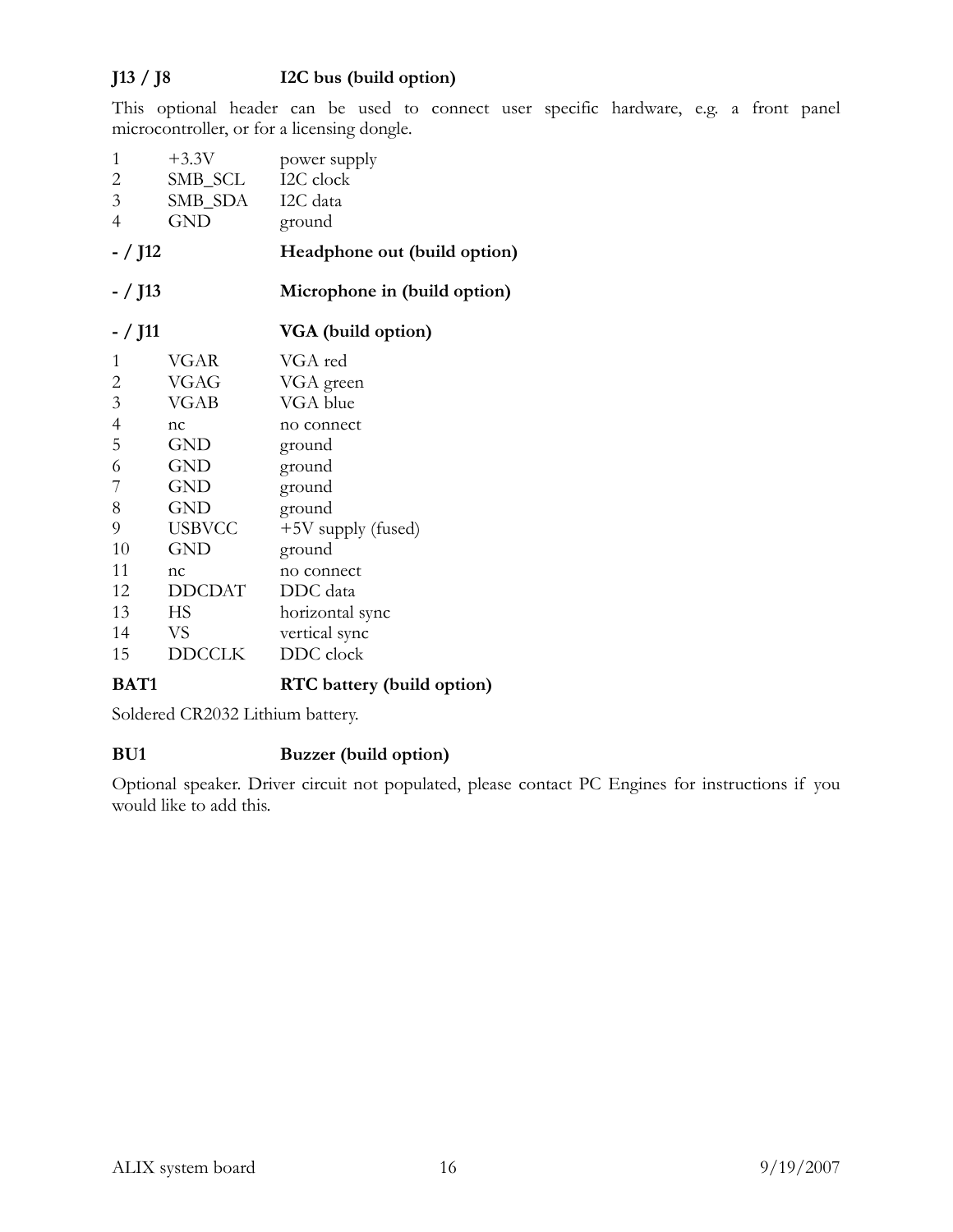# Status LEDs

Status LEDs are all turned on by the BIOS on power up. The BIOS will turn off LEDs 2 and 3 before booting the operating system.

| Location        | <b>GPIO</b>     | read port          | write port              |
|-----------------|-----------------|--------------------|-------------------------|
| $LED1$ (left)   | G6              | port 06100h bit 6  | port 06100h bit 6 / 22  |
| $LED2$ (middle) | G <sub>25</sub> | port 06180h bit 9  | port 06180h bit 9 / 25  |
| $LED3$ (right)  | G27             | port 06180h bit 11 | port 06180h bit 11 / 27 |

The CS5536 GPIO ports are programmed by 32 bit atomic writes. This avoids the need for read / modify / write operations and the locking issues they entail. For example, to turn off LED1 (high), write 0000'0040h to port 06100h. To turn on LED1 (low), write 0040'0000h. Multiple port bits can be changed at the same time.

### Mode switch

The mode switch can be accessed by software as follows:

| Location | GPIO | read port                 |                                                  |
|----------|------|---------------------------|--------------------------------------------------|
| MODESW#  | G24  | port $061$ b $0h$ bit $8$ | $(\text{active low}, 0 = \text{switch pressed})$ |